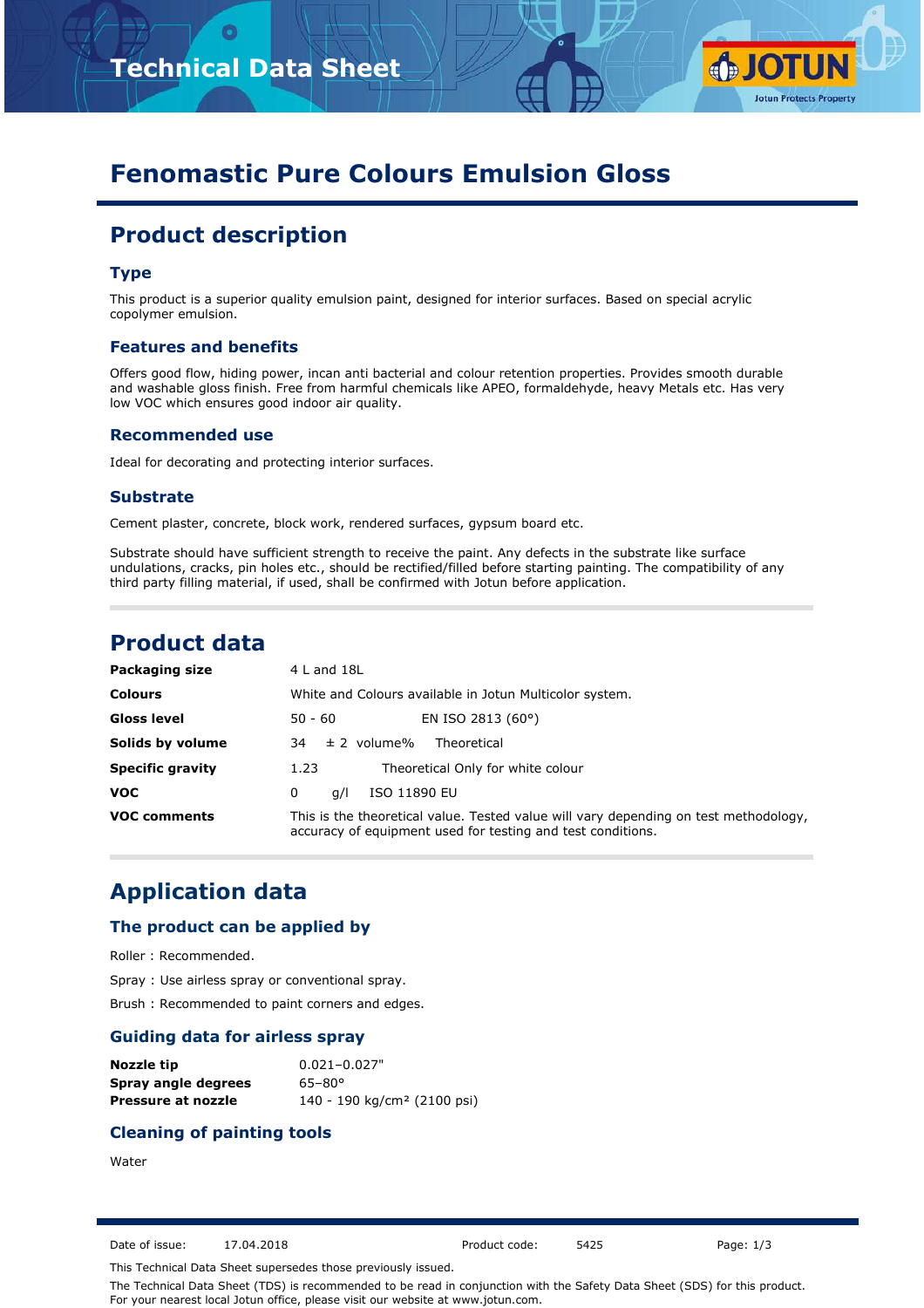

### **Film thickness per coat**

#### **Typical recommended range**

Dry film thickness 35 - 75 µm Wet film thickness 102 - 220 µm Film thickness will vary and is calculated as average.

Theoretical spreading rate 9.7 - 4.5 m<sup>2</sup>/l Spreading rate depends on film thickness applied, type of texture, surface porosity, imperfections, temperature, wastage during painting etc.

Maximum spread rate per coat is obtained at minimum dry film thickness and vice versa.

#### **Thinner**

Water

#### **Dilution**

Maximum 10 %

#### **Conditions during application**

The temperature of the substrate should be minimum 10 °C and at least 3 °C above the dew point of the air, measured in the vicinity of the substrate. Good ventilation is usually required in confined areas to ensure proper drying.

### **Drying times**

Drying times are generally related to air circulation, temperature, film thickness and number of coats, and will be affected correspondingly.

1.Recommended data given is, for recoating with the same generic type of paint.

2. In case of multi-coat application, drying times will be influenced by the number and sequence and by the total thickness of previous coats applied.

3.The surface should be dry and free from any contamination prior to application of the subsequent coat.

| The drying time is measured by stated values:<br><b>Relative Humidity (RH) 50 %</b> |                 |          |                |
|-------------------------------------------------------------------------------------|-----------------|----------|----------------|
| Substrate temperature                                                               | 10 °C.          | - 23 °C. | 40 °C          |
| Surface (touch) dry                                                                 | 12h             | 6 h      | 2 <sub>h</sub> |
| Hard dry                                                                            | 16 h            | 8 h      | 4 h            |
| Dry to over coat, minimum                                                           | 12 <sub>h</sub> | 6 h      | 2 h            |
|                                                                                     |                 |          |                |

# **Directions for use**

## **Surface preparation**

The substrate must be sound, clean, dry and free from dust, oil, grease, laitance etc. All traces of form release agents/curing agents must be removed. A light sanding with suitable abrasive material is recommended before application. Any resulting dust/loose particles must be removed.

#### **Recommended paint system**

#### **Primer**

Fenomastic Emulsion Primer or PVA Primer : 1 Coat

Date of issue: 17.04.2018 Product code: 5425 Page: 2/3

This Technical Data Sheet supersedes those previously issued.

The Technical Data Sheet (TDS) is recommended to be read in conjunction with the Safety Data Sheet (SDS) for this product. For your nearest local Jotun office, please visit our website at www.jotun.com.